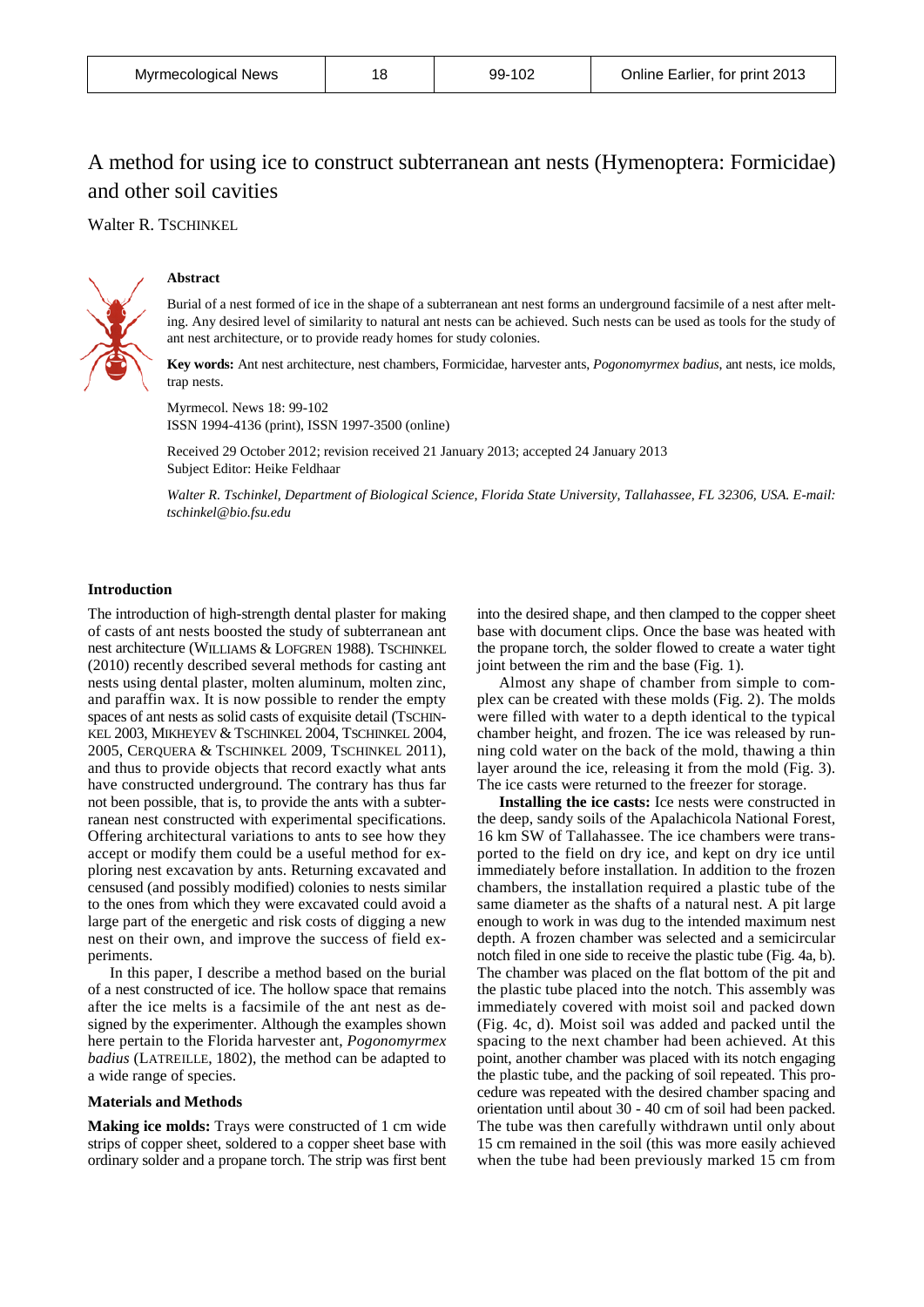its end). The procedure was repeated until the tube was finally withdrawn completely when the packed soil was even with the ground surface.

As the ice melted, it left a cavity in the soil of the exact shape and size of the frozen chamber mold. The withdrawal of the plastic tube created a shaft connecting all these hollow spaces, as well as providing an opening into the artificial nest from the surface.

To test the effectiveness of the method in a different soil type, an ice nest was also constructed in the deep-red, clay-rich soil of Tallahassee, Florida.

**Installation of an ant colony:** Harvester ant colonies (*Pogonomyrmex badius*) were released in a screen-bottom cage that had a hole in the screen positioned over the entrance to the artificial nest. Under these conditions, the ants immediately moved into the nest. The reduced energetic cost of digging a new nest, as well as the reduced exposure on the ground surface reduced stress and mortality, mitigating their effects on experimental treatments and improving post-excavation worker and colony survival.

**Visualizing the artificial** "**ice nest**"**:** To check the success of this method, completed "ice nests" were cast in aluminum using the methods described in TSCHINKEL (2010).

## **Results and Discussion**

Figure 5a, b shows that the subterranean structure created with ice is very similar to a natural, ant-excavated nest. With more care and work, greater similarity can easily be achieved. Practicing the method will reveal some finer points: (1) The chambers must be dry ice temperature when planted; (2) ice chamber thickness must be carefully standardized; (3) the tubing should fit snugly into the notch in the ice chamber; (4) the soil used for packing should be moist; (5) soil should be held down while the tubing is being drawn through the fingers; (6) if the ants are not to be released into the nest immediately, it is best to cut off the last 15 cm of tubing, leaving it in the nest to keep the entrance open. At the time of ant release, the piece of tubing should be withdrawn.

The sandy soils of our *Pogonomyrmex badius* study site in the Apalachicola National Forest are particularly suited for making casts of ant nests (TSCHINKEL 2010), and also for making ice nests. Other soils might be less suitable, requiring adjustments in the method. However, an ice nest in the more clay-rich soils of the Tallahassee Red Hills (Fig. 5c) was no more difficult to construct than was that in the sandy soils of the Apalachicola National Forest.

The "caliber" of the ant nest to be constructed is important. Whereas large ice nests such as those for *Pogonomyrmex badius* are easy to construct, as the nests of other species become finer and smaller, the construction and installation of an ice nest becomes ever more challenging. Clearly, there are lower limits, although these remain to be tested, and may yield to improved technology.

Whereas trap nests constructed of wood or straws have long been a standard method for studying cavity-nesting Hymenoptera (for example, CAMILLO 2005), including ants (e.g., BANSCHBACH & HERBERS 1999, DAVIDSON & al. 2006, PHILPOTT 2010), to the best of my knowledge, this is the first method for constructing subterranean nests that can mimic the architecture of natural ones.

This method opens new avenues of research. Once the relationship between colony size (worker number), total



Fig. 1: Close up view of an ice mold showing the water tight solder joint.



Fig. 2: The ice molds can be made in a wide range of sizes and shapes. These may be based on the natural chamber shapes (as shown here), or deviate from the natural shapes to suit the conditions of experiments.



Fig. 3: An ice chamber freed from its mold. This chamber should be cooled with dry ice before planting in the soil.

chamber area and nest architecture have been established, it becomes possible to test the behavioral rules that govern the excavation of ant nests. Using ice nests, the ants could be offered alternative artificial nest architectures that varied any element of nest architecture (TSCHINKEL 2003): chamber size, shape, orientation, spacing and connections. The modifications that the ants make to these altered nests, as revealed by casting, could reveal the "rules" of construc-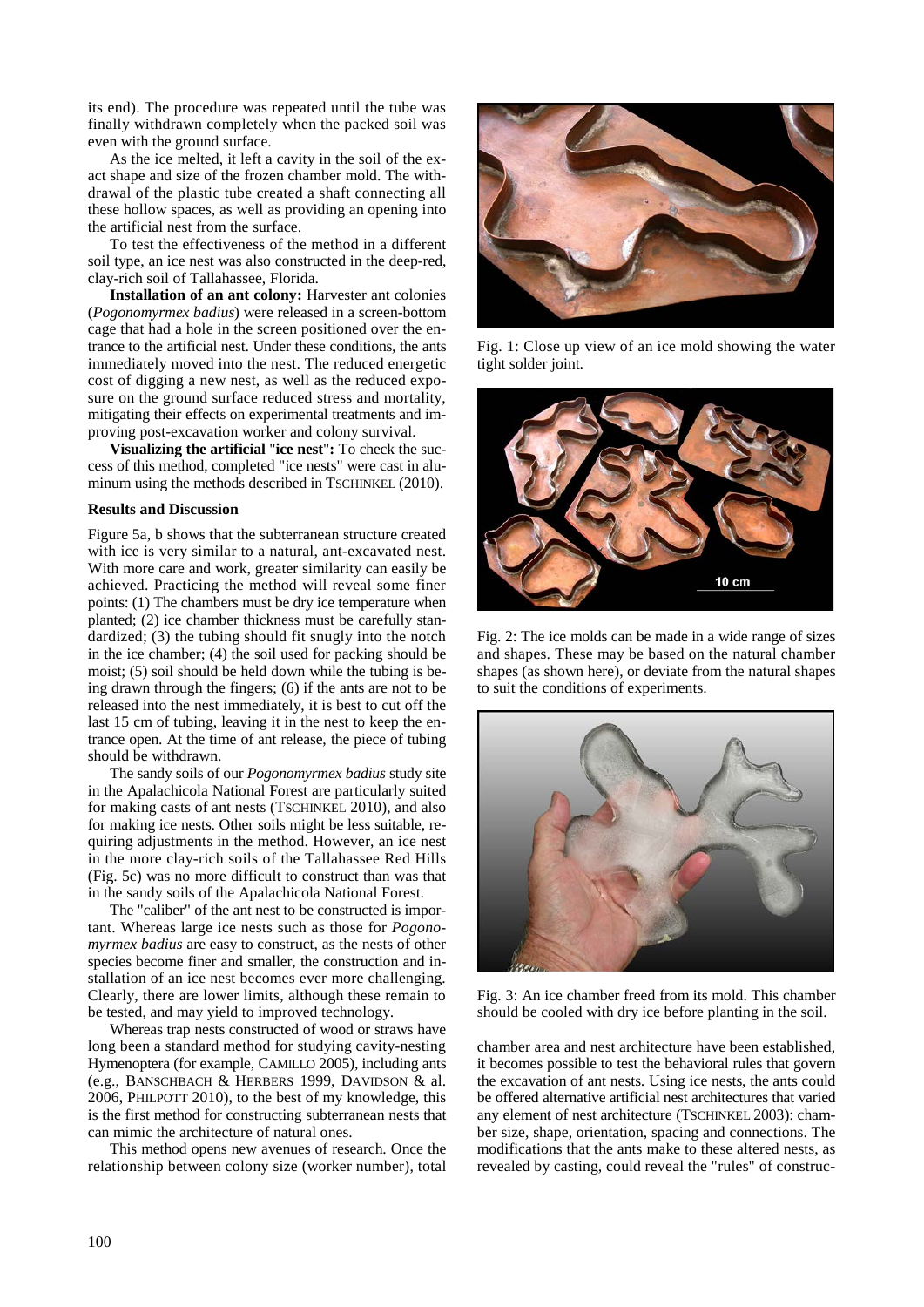

Fig. 4: The steps for creating an ice nest: (a) An ice chamber, ready to plant. (b) Filing the notch into the ice chamber to accommodate the plastic tube. (c) The chamber is placed on the soil and the tube engaged in the notch. (d) Soil is packed over the chamber to a depth equal to the spacing to the next chamber above.

tion. As a more specific example: Laboratory experiments have shown that group size, worker density and substrate type affect nest shape and digging activity (RASSE & DE-NEUBOURG 2001, BUHL & al. 2004, 2005, TOFFIN & al. 2009, 2010). Thus, one could test the question: Does worker density and therefore digging intensity affect chamber shape? Using ice nests, one could introduce the "natural" density of workers and multiples of this density. Casting these nests when the workers have enlarged them all to the same size (as estimated from the quantity of excavated soil) would reveal if the digging rate / intensity itself affects chamber shape and other aspects of nest architecture. By varying the initial chamber shape in these experiments one could test the effect of both worker density and chamber shape. Repeating such experiments with ice nests in different soil types would reveal the interaction of substrate with worker density and chamber shape.

Some other examples: One could reverse the vertical distribution of chamber sizes (chambers of many species become smaller with depth) while maintaining the same total chamber area. When a "natural" sized colony is planted in both natural and reversed ice nests, do the ants modify the vertical distribution of the reversed nest? Doing so would suggest that the ants respond to the distribution of area in addition to the total area. When the workers of one species are planted in the nest architecture of another, do they alter this architecture? Alteration we would suggest that they are responding to details of nest architecture, not simply to total area. The nest contents are also subject to experimentation: One could freeze seeds (or other contents) into the ice chambers and thus control their location in the resulting nest. If the ants move them, this would suggest that they actively prefer some locations over others.

Finally, and not trivially, after census or experimental modification, ant colonies could be returned to subterranean nests at greatly reduced energetic or mortality cost to them. We have used this procedure on *Pogonomyrmex badius* with great success, and it could easily be adapted to other species. The value of this particular application of ice nests is not that it indulges one's soft-heartedness, but that it could (and should) open the path to more experimentation on natural colonies that have been modified in the lab and returned to the field for the course of the experiment. For example, one could address the value of major workers in dimorphic species such as *Pheidole* spp. by modifying colony caste make-up, replanting the colonies in ice nests and tracking their subsequent performance. Many such experiments suggest themselves, and could move ant research beyond the artificial and unnatural circumstances of the laboratory.